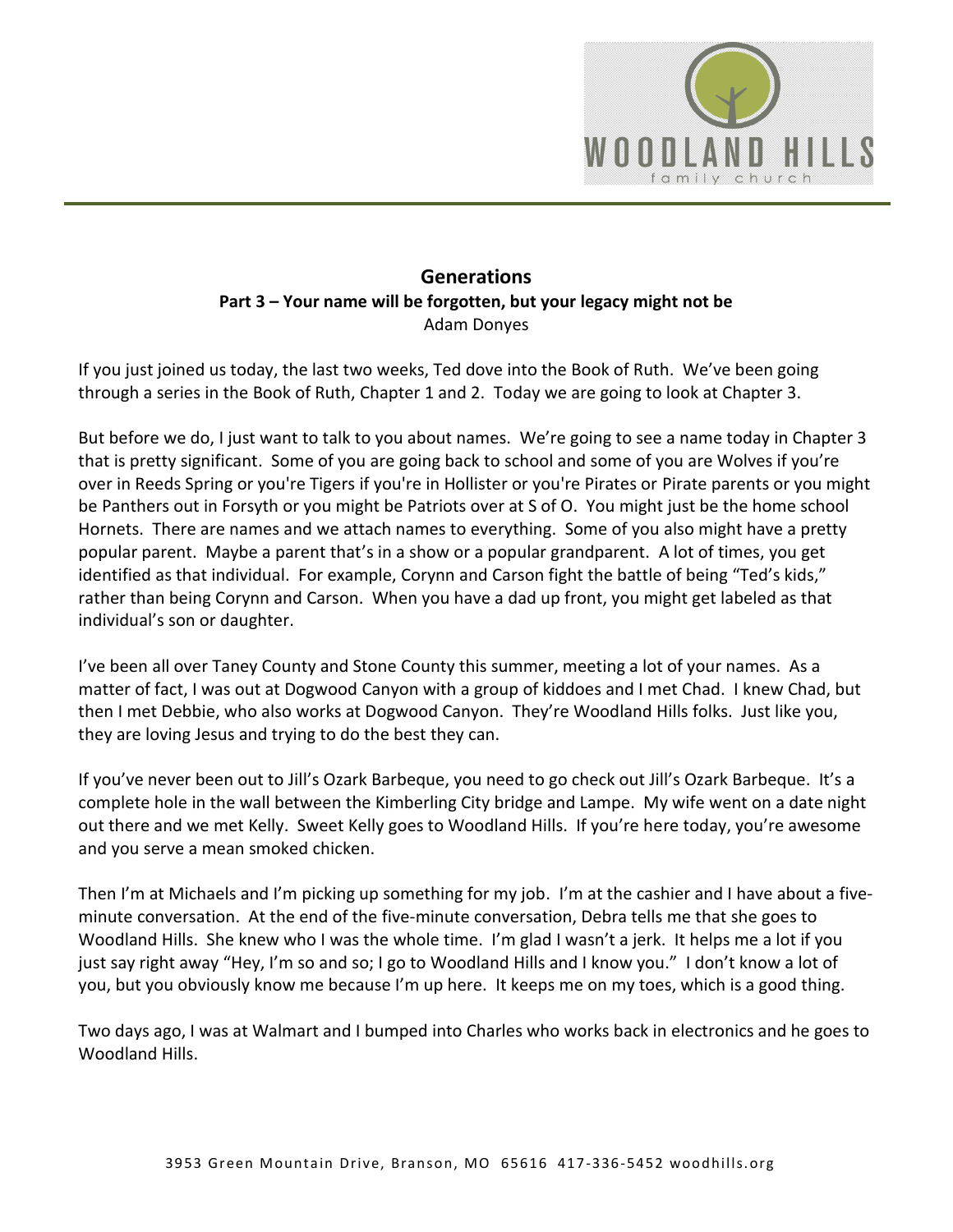I get my hair cut at Take One Studio in Hollister by a single mom named Misha. All you mid-twenty somethings, stop playing video games and go get your hair cut by Misha and something else might happen too. Do you know what I'm saying? She's awesome. You need to go get to know her.

My wife and I got a loan this summer from the bank. I'm in there with Adrian and she had us sign all these papers. I just wrote down on a piece of paper "I've been praying for you and Aiden every day." She has a little son named Aiden too. She's a single mom, killing it.

Or I go get my oil done and the guy who changed my oil is Michael. Michael goes to Woodland Hills. There are these Woodland Hills people everywhere; I just can't get away from you guys; it was awesome.

What He's been doing all summer long is He's been working this message in my heart. We all have names and we all know names, right?

How many of you, if I called you a nimrod, would take that as a compliment? For one, you know the biblical context and where I'm going with this, but none of us would say nimrod is a compliment. As a matter of fact, in Genesis 10 it says*, [8](https://www.studylight.org/desk/?q=ge%2010:8&t1=en_esv&sr=1) Cush fathered Nimrod; he was the first on earth to be a mighty man. [9](https://www.studylight.org/desk/?q=ge%2010:9&t1=en_esv&sr=1) He was a mighty hunter before the Lord. Therefore it is said, "Like Nimrod a mighty hunter*  **before the Lord."** Now some of you are like, I'm going to name my first boy Nimrod." Probably not because of what culture has done to that name. The way we now use the name Nimrod is not in a positive connotation.

Culture does the same thing to family. Culture does the same thing in the way we view family, the way we view parenting, the way we view bringing up our kids, the way we view success, the way we view accomplishments. If we're not careful, we can begin living for what the cultures says defines these things versus what the Bible actually says defines these things.

When my mom was 21 and my dad was 22, they had a four-year-old, a three-year-old, a two-year-old, and a one-year-old. I was the two-year-old. Here's a picture of the soon to be two-year-old, in case you were wondering how chubby I was as a baby. My sister was a year older than me and she couldn't say brother, so she called me Bubba. She always called me Bubba, so my nickname growing up… I literally can't remember one time that my siblings called me by my name. They called me Bubba. To this day, when they text me, it's "Hey Bub..." Or with birthday cards, it's Bubba. That's my name in my family; they don't call me anything else, but Bubba.

My nickname changed when I got to college. I was playing basketball. We would be disciplined if we weren't taking care of our academics. I was always a great student. I've always loved to learn, but not so much with my teammates. It's a team, so it's a group effort. If we weren't making good grades, there were consequences for poor decisions. Our team GPA was low one semester, so we had this thing called the 65 Club. The 65 Club is five miles at 6:00 in the morning. I could either be mad at all my teammates that weren't getting good grades or I could figure out a solution. I figured *I get really good grades and school comes pretty naturally to me.* "Hey, guys, why don't you sign up for the classes that I'm in and I'll tutor you as you sit next to me during test day."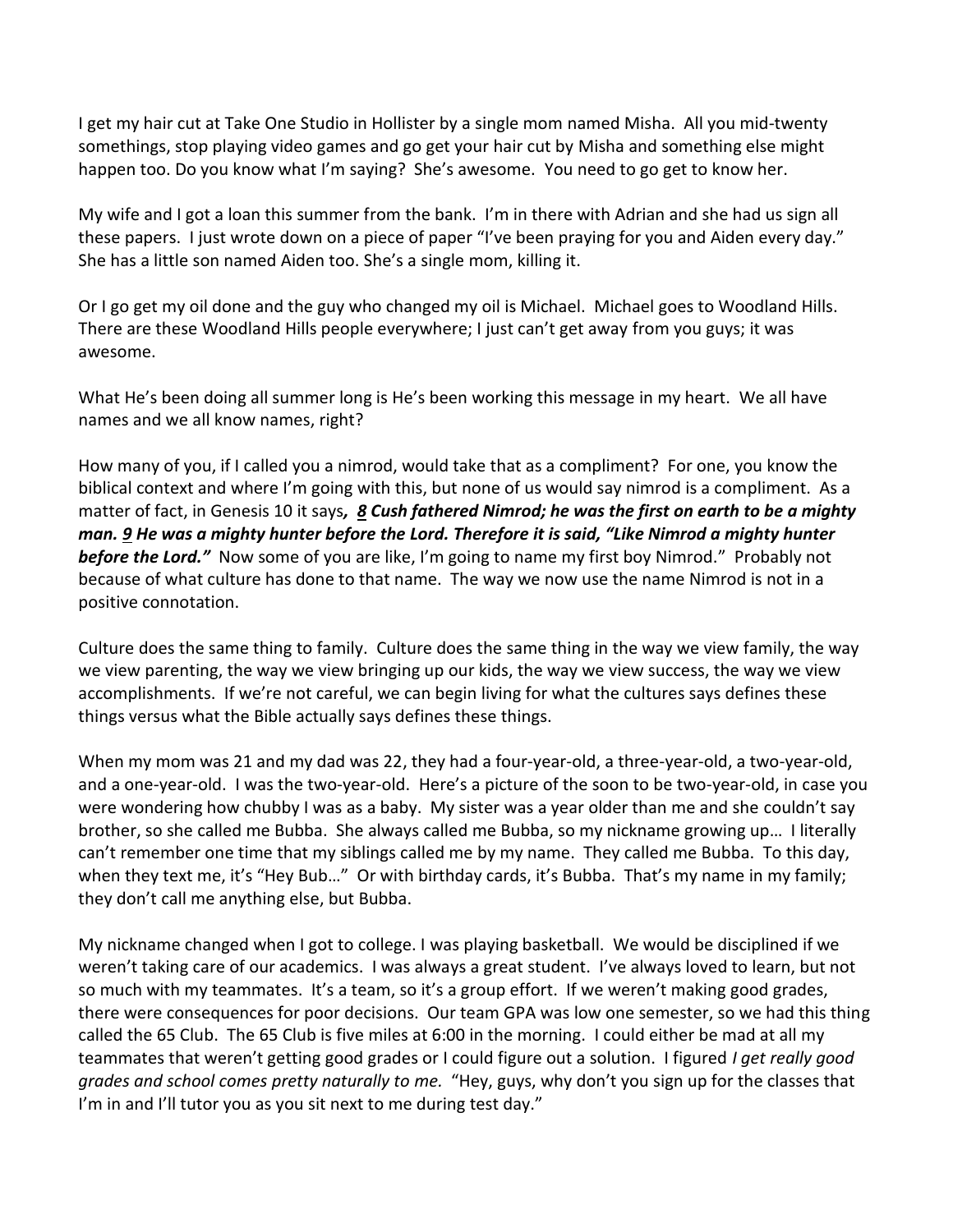The next semester comes around and sure enough, our team GPA has boosted. The coach is happy and he asked them, "Have you been studying hard or what?" Kewan Woods grabs me behind my neck and says, "We've got a great tutor, Coach. He's A plus." So, from that day on, to this day, my college teammates, if they call me or text me, the call me A Plus or they'll shorten it and just call me Plus.

So, basically me whole life, I've never been called by my real name. Even at camp, everyone calls me by my last name and most people don't even know my name. As a matter of fact, Ted tells me all the time that people will come up to him and ask "Who's the short pastor that teaches at your church?" I don't care that people do or don't know my name, but what we're going to learn in Ruth 3 today is the importance of one name. Not the importance of your name, not the importance of making your name known, but the importance of one name.

So let's look at Ruth 3. *[1](https://www.studylight.org/desk/?q=ru%203:1&t1=en_esv&sr=1) Then Naomi…* Naomi is the mother-in-law to Ruth. *…her mother-in-law…* Let me give you a quick background if you missed the last two weeks. Naomi lost her husband who died, lost her two sons who died, and then she was left with two widows, Ruth and the other one who left her and didn't want to be with her. *…said to her, "My daughter…"* This is a term of endearment. Even though she is not her biological daughter, she is still loving her like she is. She cares about her and she wants her to be taken care of, as we see in this next verse. *"…should I not seek rest for you…"* That word *rest* there is security, comfort. She's trying to find a husband for her that can provide for her, take care of her, especially in this dark period of Judges that they are in. *"…that it may be well with you?"* 

*[2](https://www.studylight.org/desk/?q=ru%203:2&t1=en_esv&sr=1) "Is not Boaz our relative…"* It wasn't Ruth's biological relative, but it was Naomi's biological relative. *"…with whose young women you were?"* They were related to the man she married that is now deceased. "*See, he is winnowing barley…"* This is harvest season. *"…tonight at the threshing floor. [3](https://www.studylight.org/desk/?q=ru%203:3&t1=en_esv&sr=1) Wash therefore and anoint yourself, and put on your cloak and go down to the threshing floor…"* Just so you know, the threshing floor… They are harvesting all the barley and the grain and they get it all put up in these bundles and then they sleep right there so nobody comes and steals any of the stuff. So they are literally sleeping in the fields. *"…but do not make yourself known to the man until he has finished eating and drinking. [4](https://www.studylight.org/desk/?q=ru%203:4&t1=en_esv&sr=1) But when he lies down, observe the place where he lies. Then go and uncover his feet and lie down…"* I don't encourage this for any ladies today that are single and struggling with your singleness right now. That's a bad idea. You might get the police called on you. *"…and he will tell you what to do."* How many of you ladies out there have this same response with your mother-in-law?

 *[5](https://www.studylight.org/desk/?q=ru%203:5&t1=en_esv&sr=1) And she replied, "All that you say I will do."* She's trusting her mother-in-law. This sounds like a crazy plan. "Let's just get this straight. You're telling me to go down to a man who has been drinking, is tired, is lying down and sleeping, and you want me to lift up his blanket to about his knees and lie down by his feet and see what happens when he wakes up?" That's crazy, right? Nevertheless, it is a plan. It's important to know that she had a plan.

That leaves this question. What plan do you have for your family's legacy? Is there a plan? We know this. **A failure to plan is planning to fail**. You do realize that your kids aren't just going to grow up one day and be followers Jesus. It doesn't just happen. Or you're not going to be leading your wife in the word and washing her in the word and praying with her… You're not just going to one day have a God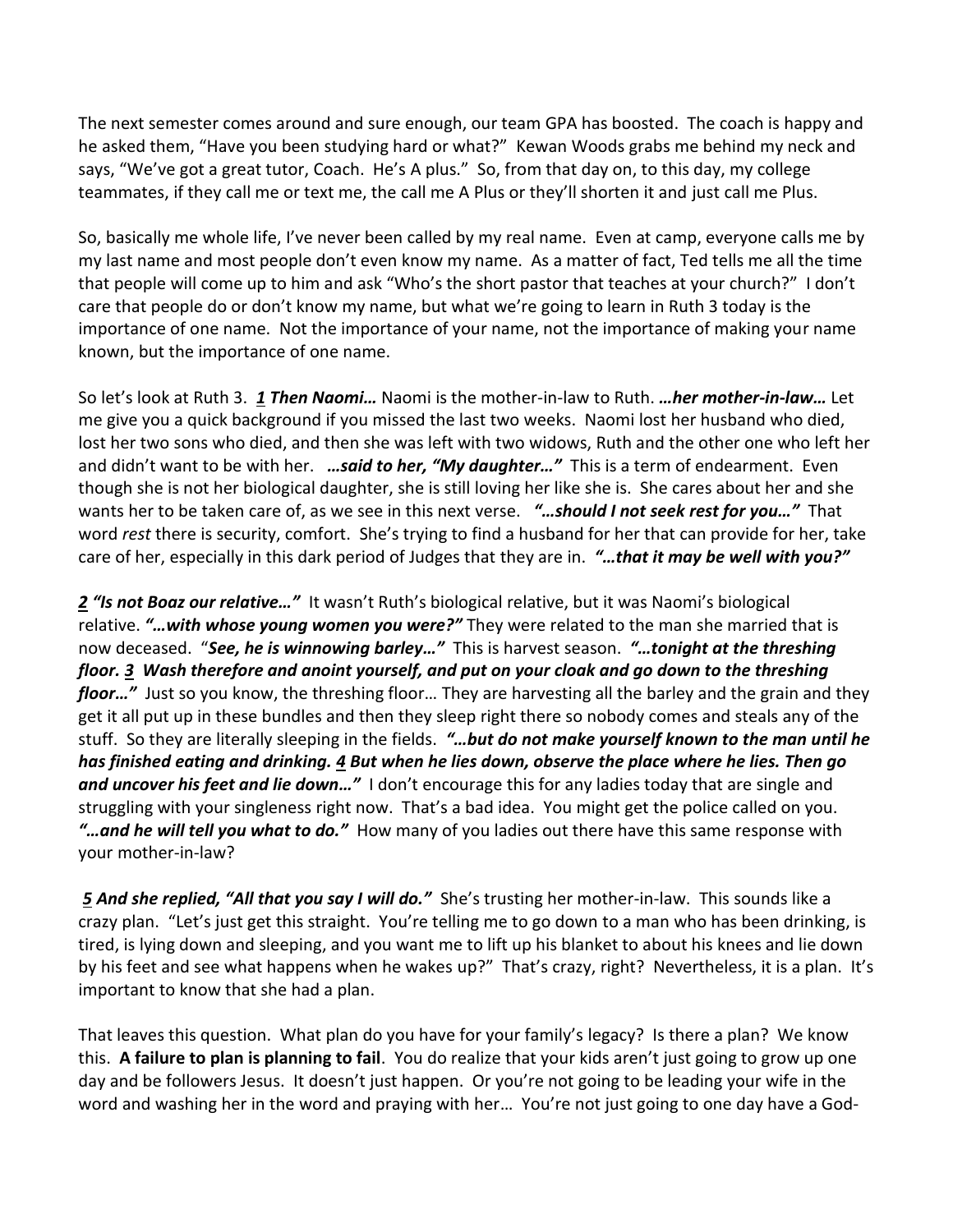fearing family because you say, "Hey, I want this to happen." That's intentionality. That's being focused. That's being very intentional with the direction your family is heading. If I want Aiden and Anders to be serving the Lord and humbling themselves before the Lord, I need to be modeling that for them as they grow up. If I want to eradicate entitlement from their lives, I need to be cultivating giving in their lives now.

One of my plans with my boys is that I'm just journaling to them. God could wipe me out of this earth and right now I could be gone, but as I continually journal to these boys, I'm leaving them something. These are journal prayers or scripture, journal prayers over their lives. I don't know how long I'll be on this earth and I know that my name will be forgotten.

How many of you in here can name the great, great grandparents' names on both sides of the family? Look around. That's your own family and you can't even tell me their names. Do you see the craziness to this? Everything that we try to plan for, becoming CEO, CFO, president, get a trust fund for our kids, get them to college… If I can just do all these things, I'll be set. No. Your name will be forgotten; my name will be forgotten. The only legacy, the only plan worth leaving for my kids is one that is in Jesus Christ… period. Everything else will be forgotten.

For the last 14 years, I've counseled 13 to 20 year olds for 345 days a year. I'm not making that up. I have never once, in those 14 years, heard a teenager come up to me and say "Do you know what? I just wish my dad would buy me more stuff." "You know what? I wish I just had a different car." "I wish my dad would go to work more." "I wish my mom would go to work more." I've never heard a teenager, in 14 years of counseling, tell me that.

Do know what I have heard them say a lot? "I wish my dad would play with me more." "I wish my dad would kick work to the curb sometimes and just maximize those small moments that he gets with me." "I wish my mom would talk to me more about purity." "I wish my mom would have those hard conversations with me." I hear that a lot. I hear a lot of legacy talk from 13 to 20 year olds a lot. I don't ever hear anything about you becoming CEO or CFO or president. I don't hear talk of that, but I know the plan that they desire us to have is one that would point them back to Jesus and be connected with Jesus.

I understand plans can be tricky. I graduated high school and then I graduated college. When I got in to college, I went to a seminary program where they told me to make a five-year plan. That didn't work out. I finish that and then I'm a teacher and a coach saying, "Hey, make a five-year plan." That didn't work out. I made them; it just didn't matter much because if you want to make God laugh, tell him your plans, right? Unless, you're plans revolve around his word.

So if you think you want to build your kingdom and it completely contradicts his kingdom, I'm telling you right now that those plans are useless. His kingdom will be established. His kingdom will stand forever. There is biblical support for this. If you're plans are around his word, *Delight yourself in the Lord and he will give you the desires of your heart.* There are really two parts to this verse. There's Psalm 37: 4a and then there's Psalm 37: 4b. A lot of times, if we're honest, we focus on Psalm 37: 4b – give me the delights of my heart. Give me what I want.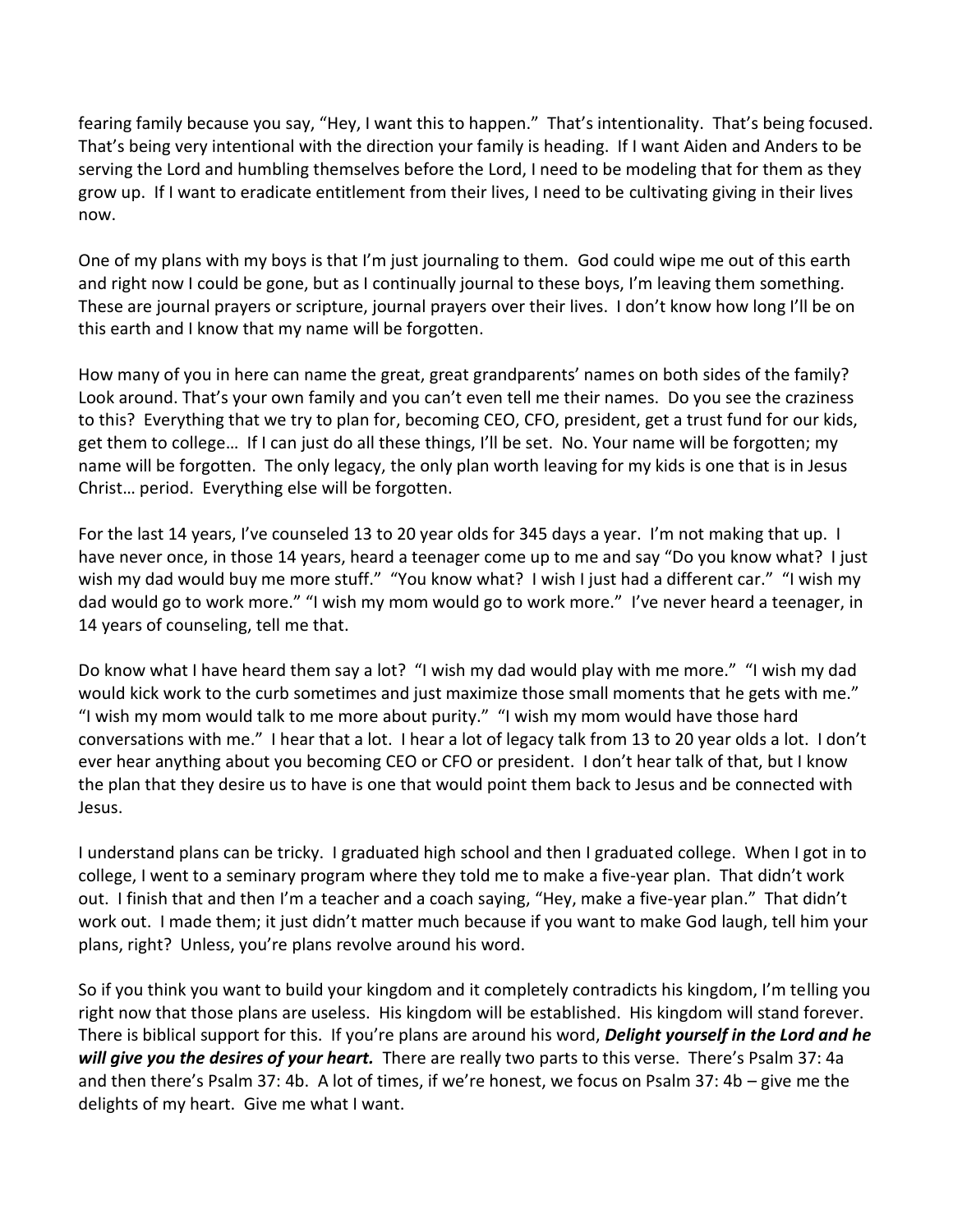Whoa, you're missing the whole point to this verse. Delight yourself in the Lord… Here's the beautiful thing when you start talking about plans and plans for your family. When you delight yourself in Lord, his desires become your desires. His plans become your plans. Your heart is knitted together with his. That's the most consistent prayer my wife and I pray together at night. "God, align our hearts with yours." Not align your will with our hearts. No. God, align our hearts with your will. By the way, nothing can thwart God's plan. So, it's a lot better if I align my heart with his will than him trying to get me to what my selfish desires want.

Similarly, it says almost the same thing in Proverbs 16: 3 – *Commit your work to the Lord and your plans will be established*. Not commit your work to your 401K, not commit your work to your retirement plan. Commit your work to the Lord.

I'll be honest with you. The first two and a half years of marriage, I didn't do a great job as a husband. We didn't have kids until about four and a half years in. I will tell you I was more married to being a successful basketball coach, teacher, and speaker than I was to being a husband. So, we sat down towards the end of our third year of marriage and my wife and I came up with some non-negotiables. If I want to leave a different legacy than what was left for me and what I received from parenting, then there has to be some non-negotiables. That's because I found myself apt to repeat some of the same things I saw modeled for me growing up. So we made some non-negotiables. Just let me give you a couple of non-negotiables. If you don't have non-negotiables in your family, I can't encourage you enough to have non-negotiables.

By the way, when Ruth went to the threshing floor, there was a non-negotiable. She wasn't going to sleep with Boaz. History tells us she was a noble woman as we are going to see more of here in the text in just a second. Boaz was also a godly man of character that wasn't going to do it either. That was a non-negotiable. This was just to get the ball rolling, per say. So that was just a non-negotiable.

One of the non-negotiables my wife and I have is that I will never throw her under the bus in a public setting or with friends around. If there is conflict we need to take care of, I'm going to take care of that one on one. That's a non-negotiable we've established in our life. Another non-negotiable we've established is we will never allow money to dictate experiences with our family. I'm never going to say yes to a monetary opportunity when there is a memory to be made with my kiddoes. That doesn't mean I won't ever go out of town and speak. I'm saying that if Aiden has a basketball game, the speaking is no and the basketball game is yes. There are all these small memories that a child is always going to remember. These are non-negotiables that we list. If you don't have non-negotiables, how are you going to get to a spot where you're negotiating when it comes up in your family. You're just going to fly by the seat of your pants. Once again, that's no plan according to the Lord.

#### C.T. Studd said it best. "*Only one life, 'twill soon be past, only what's done for Christ will last*."

Your kiddoes won't remember how much money you made. They won't remember what kind of car you drove. They're going to remember the way you sowed Christ into their heart. You can chase making your name known all you want, but I just want to remind you there is one name in heaven to whom every knee will bow and every tongue will confess. Like we just found out a second ago, every name in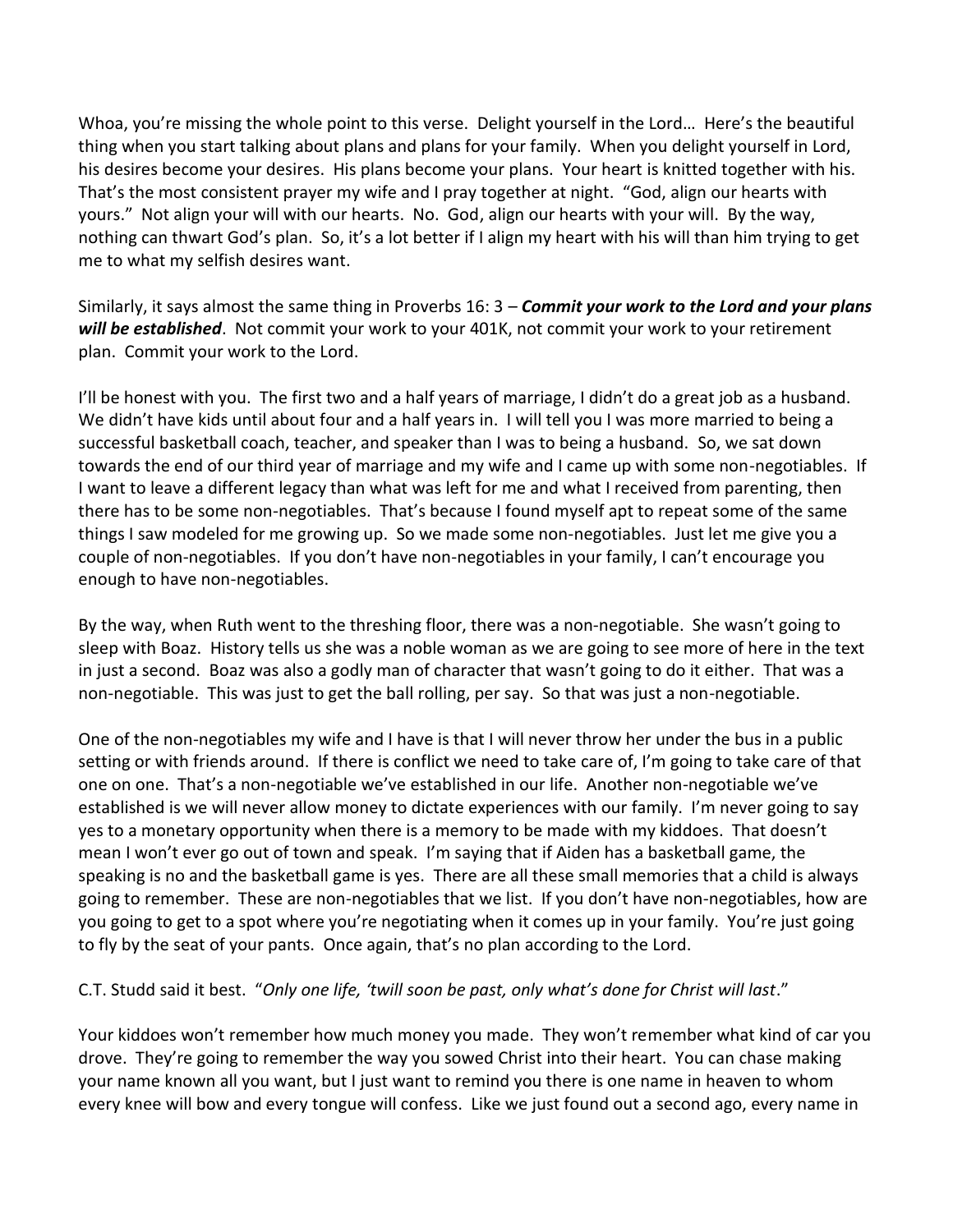here will be forgotten in two generations. So, it's not about whether or not your name will be remembered or forgotten; it will be about whether or not the legacy you'll leave is worth following.

Continuing on with Ruth - *[6](https://www.studylight.org/desk/?q=ru%203:6&t1=en_esv&sr=1) So she went down to the threshing floor…* She followed Naomi's advice. *…and did just as her mother-in-law had commanded her.* That's a submissive daughter-in-law. *[7](https://www.studylight.org/desk/?q=ru%203:7&t1=en_esv&sr=1) And when Boaz had eaten and drunk, and his heart was merry, he went to lie down at the end of the heap of grain.* Where all of his stalk is. *Then she came softly and uncovered his feet and lay down.* She's following the plan. *[8](https://www.studylight.org/desk/?q=ru%203:8&t1=en_esv&sr=1) At midnight the man was startled and turned over…* Do you think? Yeah! And what's crazy about this is this is the dark period of Judges. So, what prostitutes would do during this time is they would go lie at their feet and if the man saw the prostitute and he wanted to do something, he'd pay her and she would be on her way. *…and behold, a woman lay at his feet! [9](https://www.studylight.org/desk/?q=ru%203:9&t1=en_esv&sr=1) He said, "Who are you?"* He wanted to find out quickly is she was a prostitute and what she was doing there.

### *And she answered, "I am Ruth, your servant. Spread your wings; the word for wings can also mean corners of a garment over your servant, for you are a redeemer."*

*[10](https://www.studylight.org/desk/?q=ru%203:10&t1=en_esv&sr=1) And he said, "May you be blessed by the Lord, my daughter. You have made this last kindness greater than the first in that you have not gone after young men, whether poor or rich."* When you are following God's call and putting Christ in the center of your family, money doesn't matter. She's not worried about that. She's worried about being faithful and being in the line of Christ. *[11](https://www.studylight.org/desk/?q=ru%203:11&t1=en_esv&sr=1) "And now, my daughter, do not fear."* There it is again. Don't fear; God's in control. *"I will do for you all that you ask, for all my fellow townsmen know…"* I love this word *know* here. The word *know* here is *yada*; it's the same word we see in Genesis when God says he knows Adam and he knows Eve. This is an intimate know, right? We were all created yada. First to be known by the creator and then to be in relationship with other people. Vertical relationships first, horizontal relationships after. *"…that you are a worthy woman."* 

Do people know that you are worthy. Do people know you are man of character? What we found out from here is that God is going to reward her character, not her reputation. Character and reputation are two different things. You can put on a front to make your reputation seem great, but your character is who you really are. A lot of you came to church today and you were bickering and fighting and all of the sudden you get to church and you're like, "Alright, get it together, we're walking in. Act like we've got it all together." That's reputation, that's not character.

As John Wooden says, *"Be more concerned with your character than your reputation, because your character is what you really are, while your reputation is merely what others think you are."*

God knows character and as we see with Ruth, he rewards her character. He uses Boaz to reward that character. Ruth was a woman of character and she's not willing to compromise or deviate from the plan and she's willing to stay faithful to the Lord.

*[12](https://www.studylight.org/desk/?q=ru%203:12&t1=en_esv&sr=1) "And now it is true that I am a redeemer. Yet there is a redeemer nearer than I."* So he has a younger relative. He's like, "You might be more attracted to him. He's still in shape. You might want to hook up with him instead, Ruth." *[13](https://www.studylight.org/desk/?q=ru%203:13&t1=en_esv&sr=1) "Remain tonight, and in the morning, if he will redeem you, good;*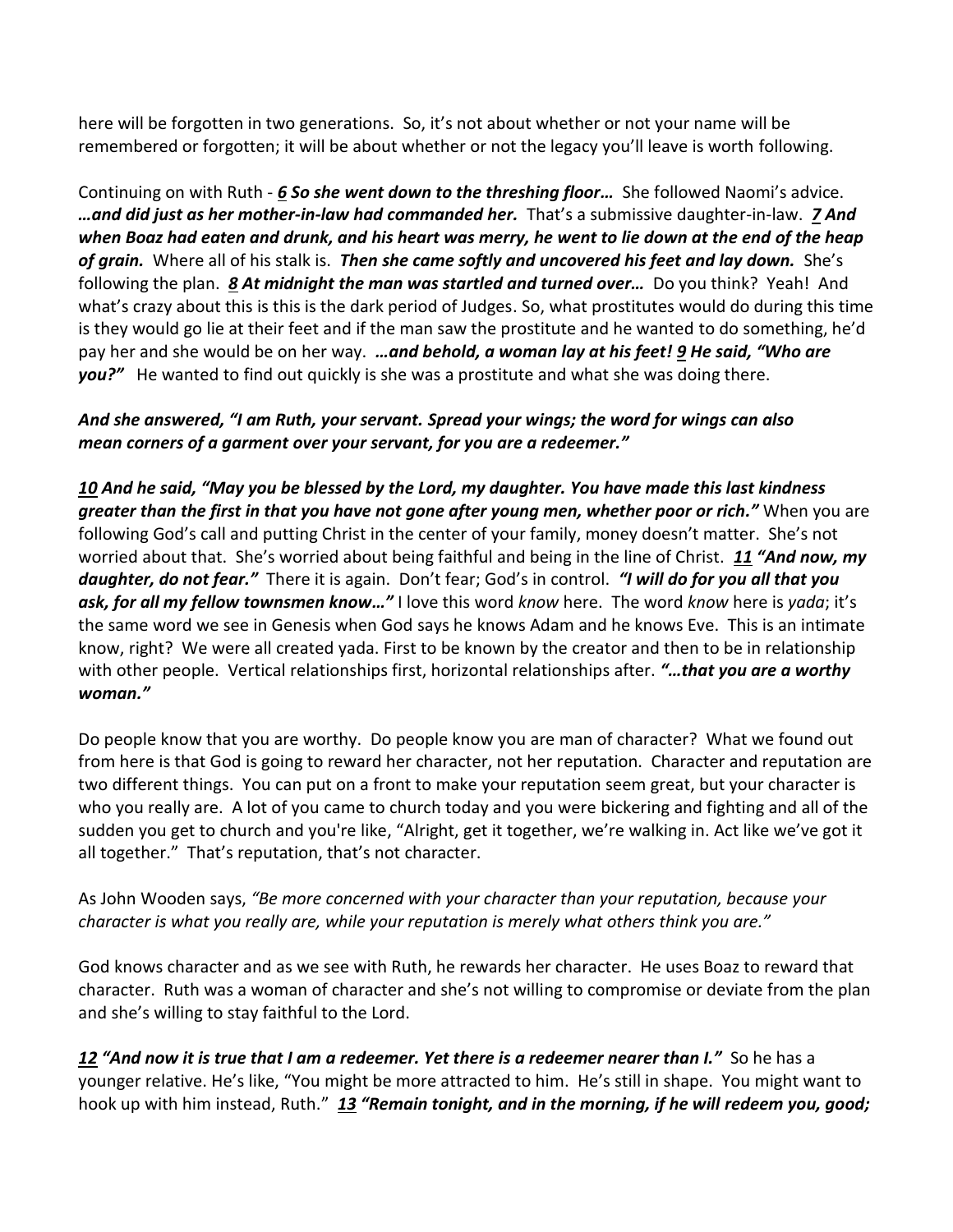*let him do it. But if he is not willing to redeem you, then, as the Lord lives, I will redeem you. Lie down until the morning."* Ted hit this at the end of Chapter 2 last week. That phrase, "Lie down until the morning," is a kinsman redeemer. The Hebrew word is *goel*. A kinsman redeemer is a male relative who, according to various laws of Pentateuch had the privilege or responsibility to act on behalf of a relative who was in trouble, danger, or need. The Hebrew term *goel* for kinsman redeemer designates one who delivers or rescues.

This week, I asked Denise what this church family needed to hear. She said, "There is a lot of hurt going on in our church family right now. There's a lot of tension, a lot of brokenness, a lot of addictions. There's a lot of stuff going on right now." It takes one kinsman redeemer to say, "I'm going to act on behalf of my family that's in trouble." If you're a single mom or if you're a dad with a bunch of kids or if you're a grandparent. "I'm going to act on behalf of a relative that is in danger because they are not living for Jesus. I'm going to be that one that stands up and lives for Jesus and I'm going to point them to the one who truly delivers and rescues." That legacy will never be forgotten.

### *[14](https://www.studylight.org/desk/?q=ru%203:14&t1=en_esv&sr=1) So she lay at his feet until the morning, but arose before one could recognize another. And he said, "Let it not be known that the woman came to the threshing floor." [15](https://www.studylight.org/desk/?q=ru%203:15&t1=en_esv&sr=1) And he said, "Bring the garment you are wearing and hold it out."*

*So she held it, and he measured out six measures of barley and put it on her. Then she went into the city.* 

*[16](https://www.studylight.org/desk/?q=ru%203:16&t1=en_esv&sr=1) And when she came to her mother-in-law, she said, "How did you fare, my daughter?"* 

*Then she told her all that the man had done for her, [17](https://www.studylight.org/desk/?q=ru%203:17&t1=en_esv&sr=1) saying, "These six measures of barley he gave to me, for he said to me, 'You must not go back empty-handed to your mother-in-law.' "* 

# *[18](https://www.studylight.org/desk/?q=ru%203:18&t1=en_esv&sr=1) She replied, "Wait, my daughter, until you learn how the matter turns out, for the man will not rest but will settle the matter today."*

I love this term *wait*. It's such a hard term for us to grasp in our culture today. You guys get everything instantly. You young punks don't understand. I used to go to the store called Sam Goody's to buy a compact disk. You older people are like, "You don't understand, Adam, we used to buy eight tracks!" Or you have old school records. You guys are like "Yeah, if you play it backwards, you can hear Satan worshipping." Do you know what happens when you play a country song backwards? You get your dog back, you get your house back, and you get your kids back. You get everything back.

But, everything in culture is instant. You can leave here today, get on your phone, order something on Amazon, and have it in the mailbox in two days. Everything is instant, so this idea of waiting for something… Some of you are in a hard season right now. You don't know if your husband is going to repent. You don't know if your kid is going to get out of his addiction. Your parents might have cancer. That's a hard season. So you're thinking *It is so difficult to be focused on the Lord in this season that I'm in right now.*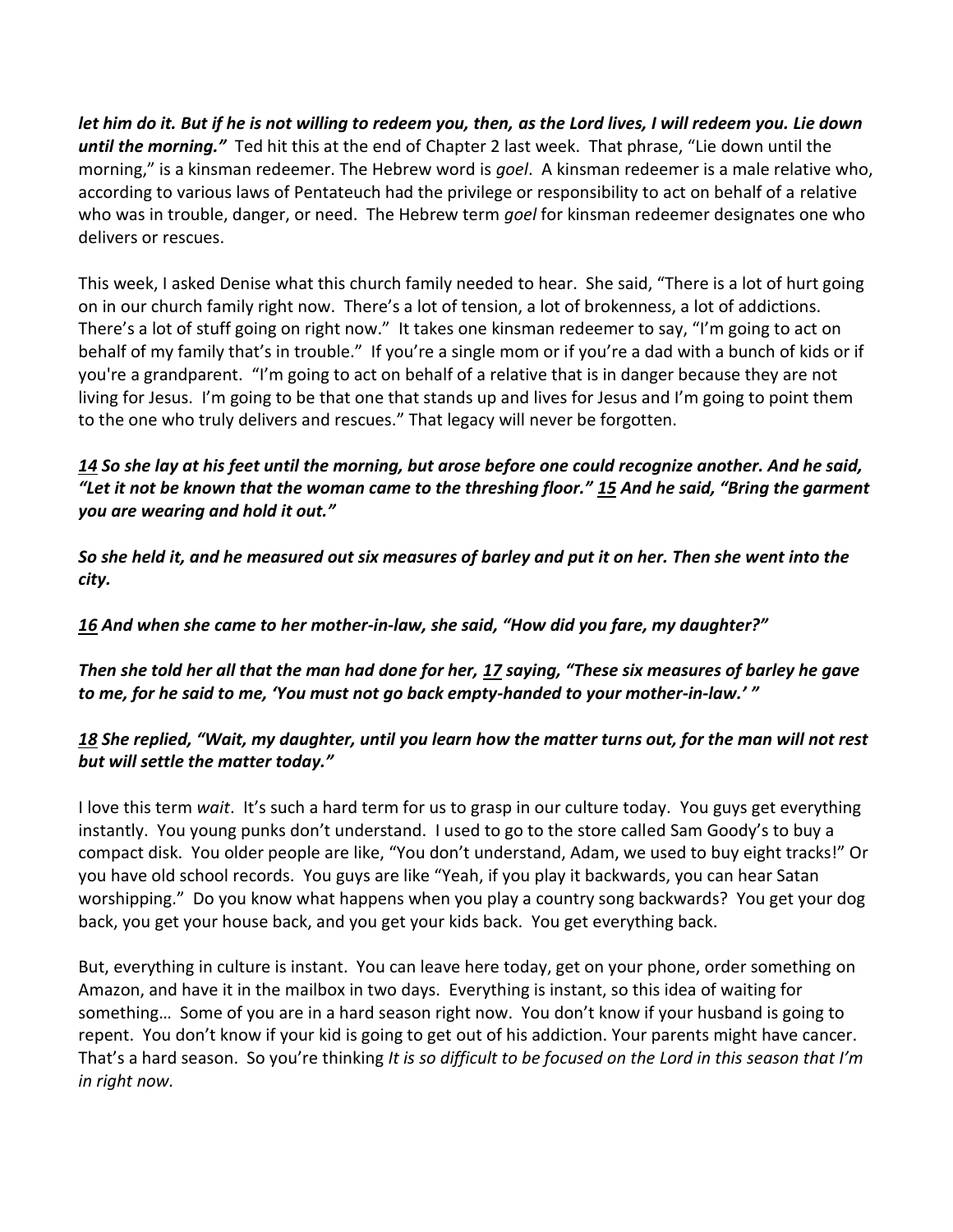But, I love this word wait. Those who wait on the Lord will mount up like eagles. They will walk and not be weary. They will run and not grow faint. Be still and know that I am the Lord. This idea of wait…

Look at how Charles Spurgeon talks about waiting. *"If the Lord Jehovah makes us wait…* Which he does. We are just horrible at it. We want stuff instantly. We hate waiting. Our patience is awful. I'm the first to tell you that. …*let us do so with our whole hearts…* How can we do it with our whole heart? Because we know God is working something. We know he sees the big picture. Next time you have to wait for a dark season, just remember that the Hebrews were in slavery for 400 years. That's waiting. *…for blessed are all they that wait for Him. He is worth waiting for.* Some of you single ladies are like, "Yeah, but can you please hurry this thing up." *The waiting itself is beneficial to us: it tries faith, exercises patience, trains submission, and endears the blessing when it comes. The Lord's people have always been a waiting people."*

In those waiting moments, we have two choices. We either press into him and relinquish control and say, "Father, you're in control. Just like Ruth did at the threshing floor, I'm here and you are in control. I'm going to wait. You are in control." Or, we do the latter, which is try to take control. This only makes us realize we don't have control, so then it makes us more anxious so we try to take more control. Then we realize more so we don't have control, so that only makes us even more anxious, so we try to take more control. There's this vicious cycle of anxiety, worry, and control, or the illusion of, and we realize "I don't do waiting very well, Lord help me." That's what happens in those moments because God is like, "Relinquish the illusion of control and know that you can wait for me because I'm working out a bigger picture."

Can you imagine Naomi in Chapter 1? She loses her husband, loses both of her sons… "I have no redeemer. My family line is done." No, you see, Boaz ends up marrying Ruth and they give birth to Obed. Obed ends up being the grandfather to King David, a man with a whole heart for God. King David is in the line of Jesus Christ. God sees the big picture even when we don't. Sometimes we get focused on what is right in front of us and we fail to realize there is someone bigger and more powerful than us that has got this whole thing under control.

So, I don't want to ask what your name is today. I'm not worried about your name. I love you and I love meeting all your names out in Stone and Taney Counties, but I want to ask this question. What legacy are you going leave far beyond after your name is forgotten.

# [Video plays]

*Legacies transcend the boundaries of time. We create them with or without our knowledge. Our words, our deeds all pieced together will form the history you leave behind. They are told, shown, held, felt. Memories we absentmindedly create for countless tomorrows. Legacies are roads left paved for those who will follow. They leave trails filled with reflective ideals. They are monumental. They are minimal. But, they are never forgotten. Children, grandchildren, neighborhoods, co-workers, friends, enemies… The lives of those around us inherit the story we leave behind. They make their way to everywhere, through a tale or a virtue. Legacies stand tall in the face of trial; they prevail. They are found in risk that clings to the promise of hope.*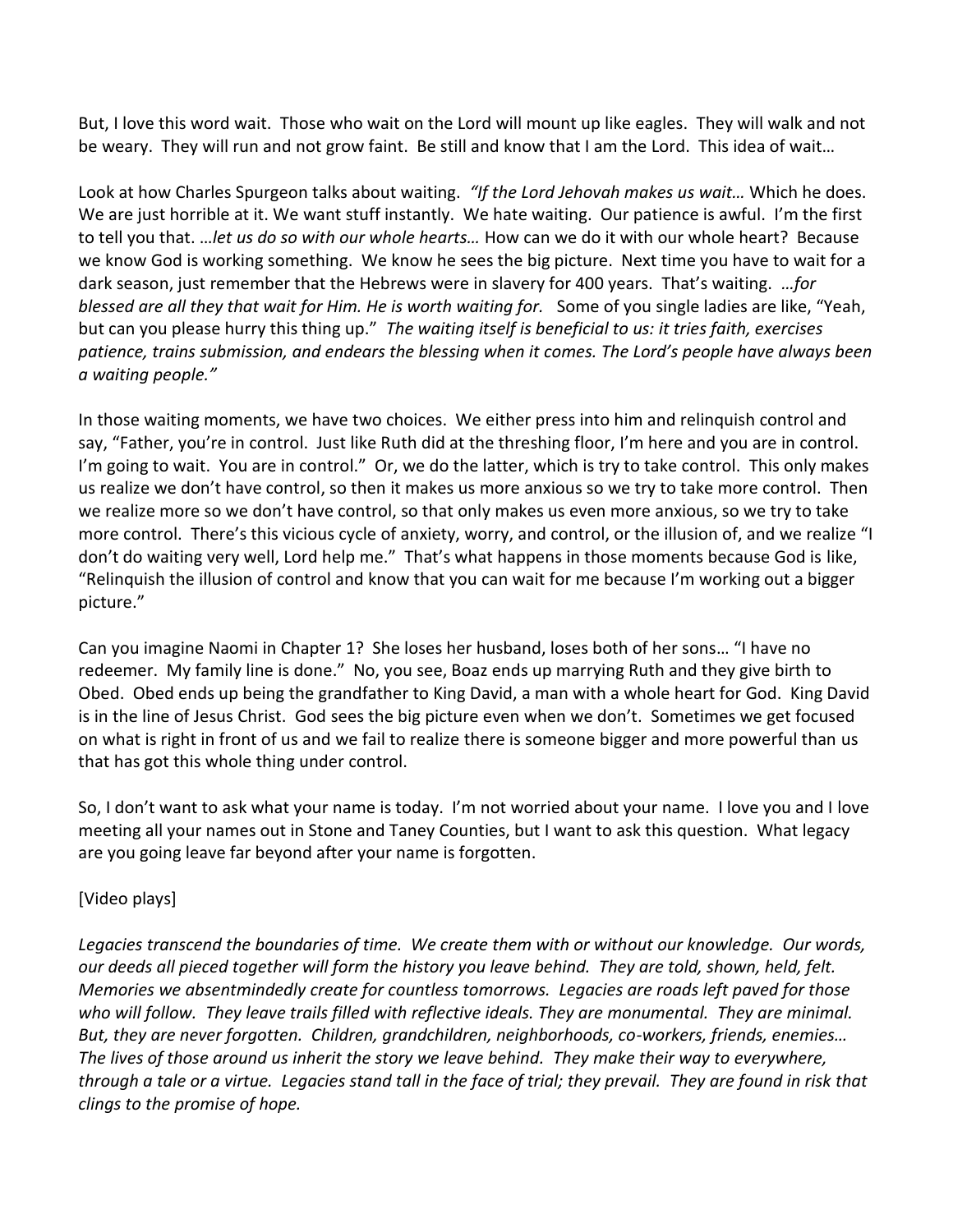*Legacies can be found in tattered souls and wrinkles aged with wisdom. They make their way to empty rooms and trailing heartbeats. They find their way into the back of our minds, sit with us, lingering, waiting to be remembered. Found in humbled homes, inherited mansions, and tin roofed rooms, legacies extend past the limited hours of your life and mine. Where have you seen them? Where have you taken them in? What will your name leave behind? Legacies test all boundaries. Legacies find no limits. Legacies light the way. Legacies lead. The choice is yours. What will be your legacy?* 

When I think of leaving a legacy, I think of my friends, Carol and Jeff. They have six kiddoes that they are leading in Christ. If their kids each had six kids, that would be 36 kids, and then if those kids each had six kids, that would be 216 kids, and then by the time Jeff and Carol's names are forgotten and there are great grandkids, there are 1,200 kids that they have left that legacy for. You don't understand the deep impact we have.

About three years ago, my wife and I attempted to foster… When I say attempted, I know God's plan is bigger. He sent me Cooper that didn't have a dad that was leading him at all in the Lord. As a matter of fact, his dad had been in and out of prison his entire life, so Steph and I asked him come live with us. Cooper buried his dad yesterday because his dad was murdered in a drug deal gone bad. This took place two months ago, but there was all this investigation. So, they finally had the funeral yesterday and he buried his dad. Two months ago, Cooper and I had a heart to heart on the phone. I told him, "That doesn't have to be your legacy. That doesn't have to be the story you leave." He's been into drugs and he's been into trouble just like his dad had modeled for him.

You could have had an alcoholic father who had an alcoholic son who had an alcoholic son… and those cycles continue. Or an abusive relationship where an abusive father becomes an abusive son who becomes an abusive father… But you forget to remember that Jesus is the great cycle breaker. He breaks those cycle. While you're worried about your name, let me remind you that the devil knows your name and he calls you by your sin, while Jesus knows your sin and he calls you by your name.

So, you can decide to keep making excuses as to why this is going to be this way or you can break the cycle and decide that's not the legacy you are going to leave. It only takes one person. It takes on husband, one single mom, one kiddo for that matter.

I grew up in a family that did not walk with Jesus, that did not know Jesus. I told you my parents were kids raising kids. My mom and dad did not have a relationship with Jesus Christ. Where is the hope in that? There were multiple affairs on both sides. They got divorced when I was eight. I spent the majority of my years living with my grandparents who weren't even my biological grandparents. When my mom she was six months old, she was left at the doorstep of the orphanage. My biological grandmother dropped her off and put her in the husband's name and not her name because her parents didn't want it to be traced back to her. She didn't want to give her up for adoption, but her parents made her give her up for adoption.

So, my non-biological grandparents basically raised me. I had never had a relationship with Jesus Christ. I have an older brother who is a recovering drug addict and alcoholic. He's been in and out of rehab for 13 years. My older sister, who in a previous relationship, was severely beaten. She had her face broken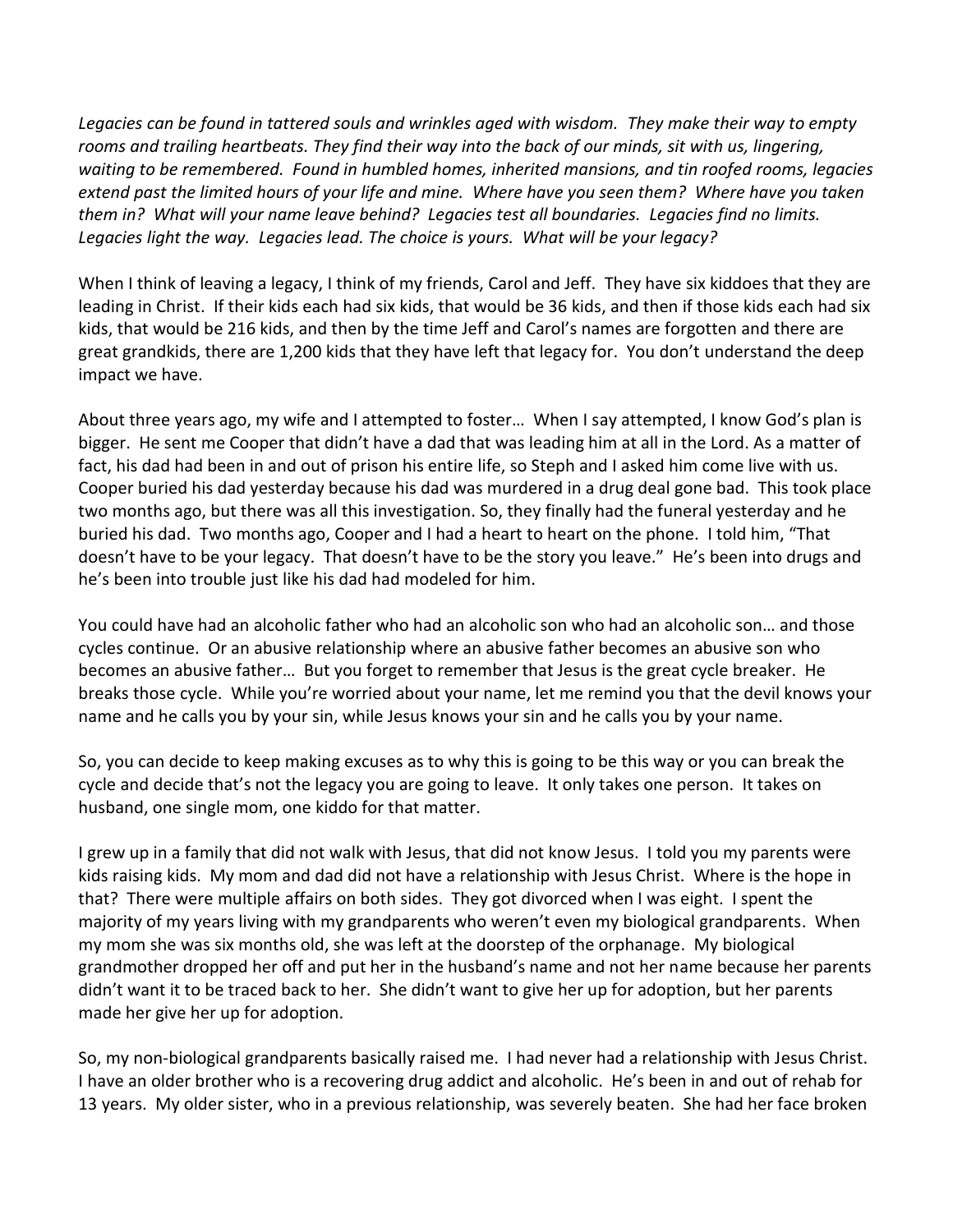by one of her former boyfriends. She didn't know the Lord. Then I had a younger sister that didn't know the Lord. My mom didn't know Lord. My dad didn't know the Lord.

All of the sudden, God gets hold of me in college. It's almost as if someone had been praying for me. It's almost as if someone had been looking out for me. I come to know Jesus and I decide I'm going to work on my mom. I wanted to see if God would use me in my mom's life. So, God used me to bring my mom to Jesus. A couple of years ago, I was able to go back to Utah and baptize her. She wanted me to baptizer her.

She had been looking for her biological mother her entire life. She couldn't find her because the last name wasn't what she thought it was because of what her grandmother had done with the name. She wouldn't have met her biological mom without a relationship with the Lord. Three years ago… you can't make this stuff up. Three years ago, my mom gets a phone call. This is after I baptized her, after she came to know the Lord. "Is this Shelly? This is your biological mom." What?! She had buried her mom. She never thought she would meet her mom. Here is a picture of my mom and my biological grandmother that I just met three years ago. My mom is in her mid-50s when she meets her biological mom for the first time.

My wife and I go went to San Diego with my newborn Aiden at the time. We went out to San Diego and we sat down with… Her name is Sandy. I sat down with Grandma Sandy and we were on her couch. This lady loves the Lord. She loves Jesus. And she looks at me and she looks at Stephanie and she goes, "I've been praying for you since the day I dropped your mom off on that step."

I walked out of there crying, just balling. I looked at my wife and I said, "What is going in my life is a product of her prayers." To look at my family, there is no way there is going to be a guy preaching Jesus on Sunday. There is no way that's going to happen. Except for one woman. One woman who was faithful to keep praying for her biological daughter who she didn't even know for 50 plus years. It takes one person in that family to say "I don't care of the bags; I don't care…" One redeemer that says, "Jesus, you are going to be the center of this family. Like Ruth, like Boaz, like Naomi, we are going to be focused on you and we're going to walk out in faith. Even if we don't see it right now, even if we don't see the big picture…" You can't make this stuff up. it's crazy.

My dad's dad left him when he was eight years old. He still has his biological mom. His dad wanted nothing to do with him. His name is Merle White. My biological name would have been White. He wanted nothing to do with him. His biological dad reached out to him four years ago. He has a passionate relationship with the Lord. So, now my dad's got me on this side, hammering the gospel, and he's God his biological dad, hammering the gospel. He's got no hope now.

One person. Whether it's a kiddo or a dad or a mom. One person. I promise you this. Your name will be forgotten, but the legacy you leave in Christ's name will echo in the halls of eternity. I promise you your kids don't care how much money you make. I counsel them all the time. I promise they don't care how famous your name is. I promise you can try to get as many Twitter followers and Instagram followers and likes and Facebook comments. You can chase that all you want, but by the end of the day, there is one celebrity in heaven and it's the name above all names to whom every name will confess and